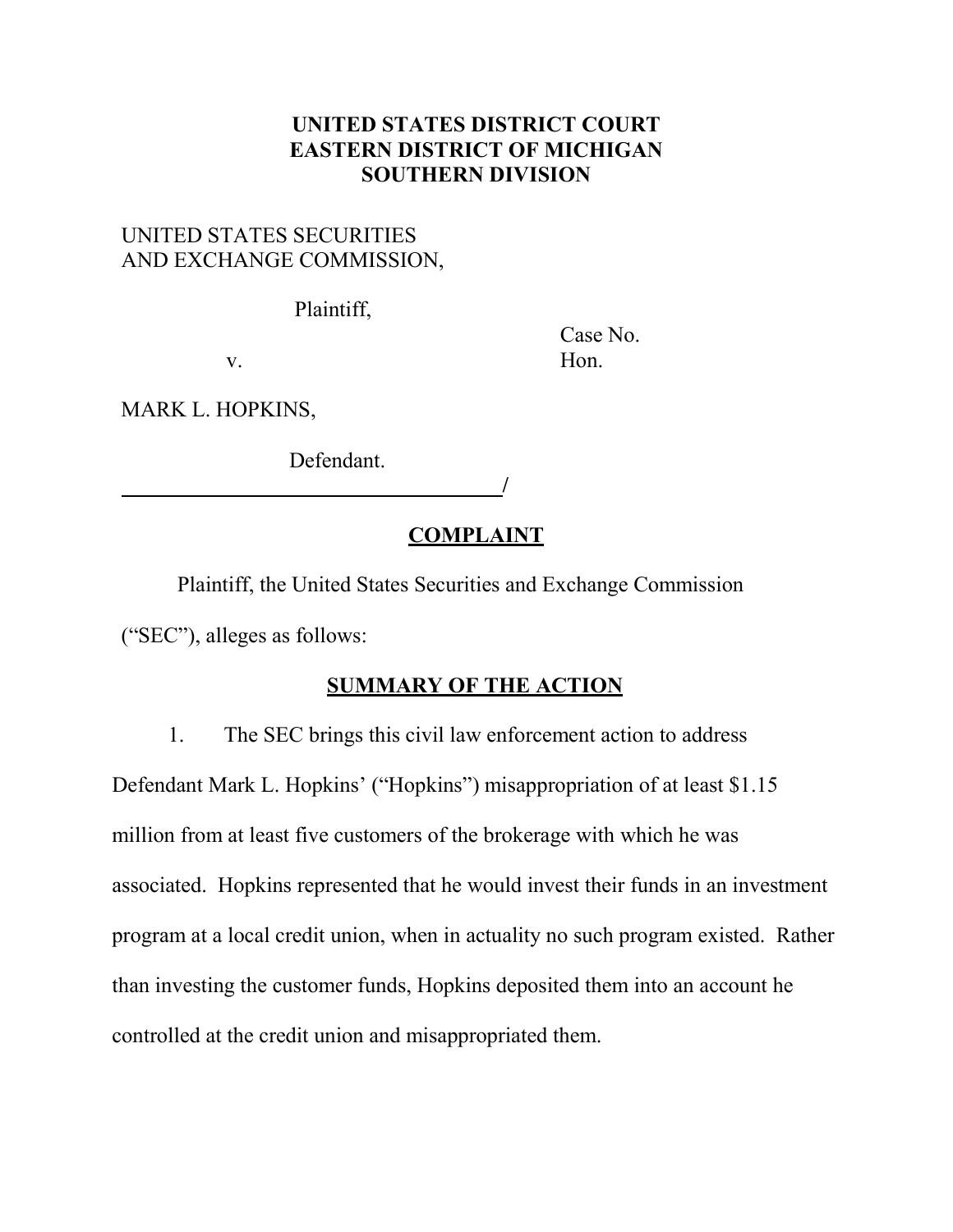2. By engaging in this conduct, Hopkins violated Sections  $17(a)(1)$ ,  $(2)$ , and (3) of the Securities Act of 1933 ("Securities Act") [15 U.S.C. § 77q(a)(1), (2), and (3)]; and Section 10(b) of the Securities Exchange Act of 1934 ("Exchange Act") [15 U.S.C. § 78j(b)] and Rule 10b-5(a), (b), and (c) thereunder [17 C.F.R.  $240.10b-5(a)$ , (b), and (c)].

3. In connection with this lawsuit, the SEC seeks a permanent injunction against Hopkins to enjoin him from future violations of the above-cited provisions of the federal securities laws. The SEC further seeks an order requiring Hopkins to pay disgorgement, plus prejudgment interest, of the ill-gotten gains that he received through his fraud, along with the imposition of civil penalties pursuant to Section 20(d) of the Securities Act [15 U.S.C. § 77t(d)] and Section 21(d)(3) of the Exchange Act [15 U.S.C. § 78u(d)(3)].

### **JURISDICTION AND VENUE**

4. The Court has jurisdiction over this action pursuant to Sections 21(d) and 27(a) of the Exchange Act [15 U.S.C.  $\S$  78u(d) and 78aa] and Sections 20(b) and 22(a) of the Securities Act [15 U.S.C. §§ 77t(b) and 77v]. Hopkins, directly or indirectly, has made use of the means or instrumentalities of interstate commerce, or of the mails, or of any facility of any national securities exchange in connection with the acts, practices, and courses of business alleged herein, and will continue to do so unless enjoined.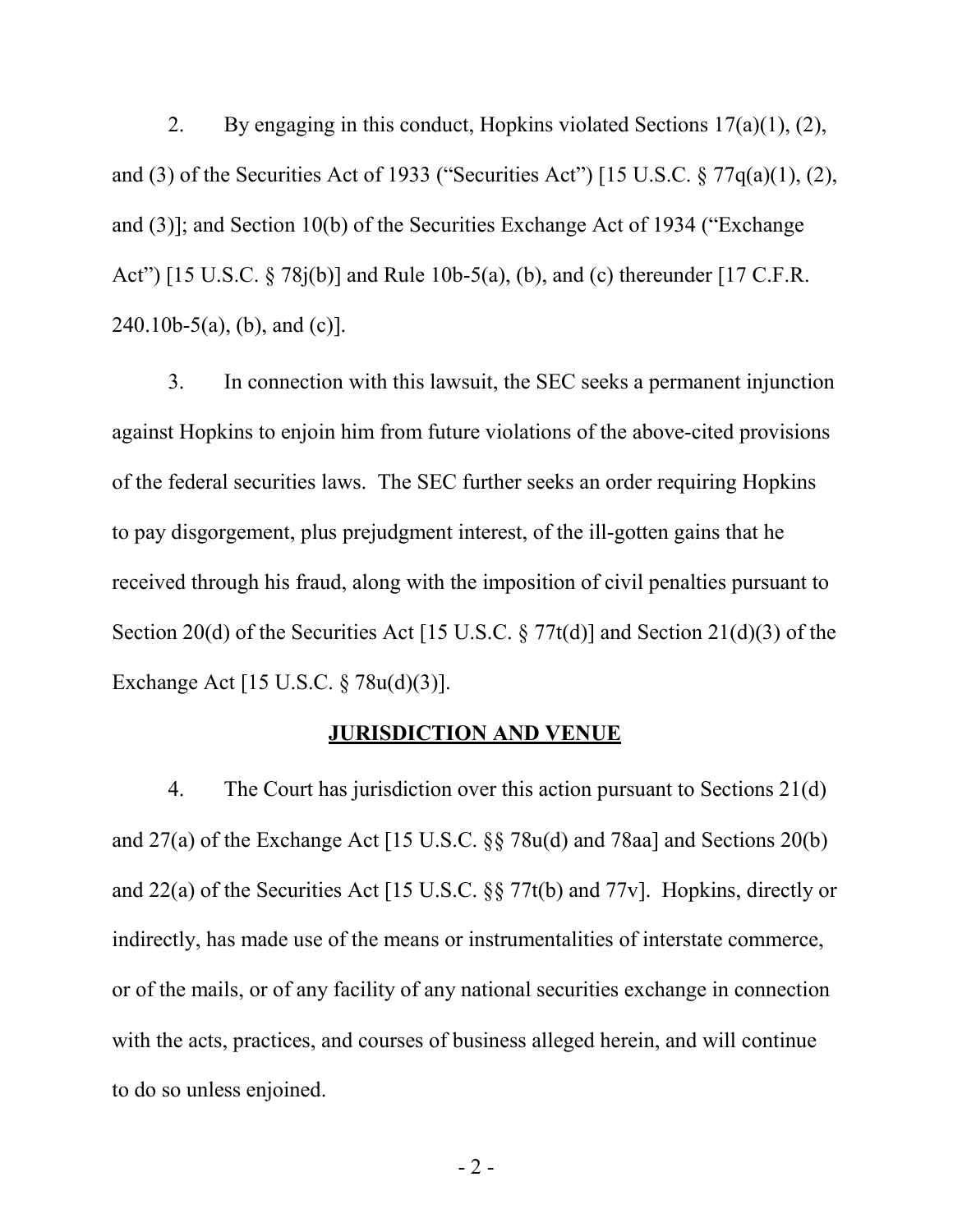5. Venue is proper in this Court pursuant to Section 22(a) of the Securities Act [15 U.S.C. § 77v] and Section 27(a) of the Exchange Act [15 U.S.C. § 78aa] because certain of the acts, practices, and courses of business constituting the violations alleged in this Complaint occurred within the jurisdiction of the United States District Court for the Eastern District of Michigan. In addition, during the relevant time period, Hopkins resided and conducted business within the Eastern District of Michigan.

### **THE DEFENDANT**

6. Mark L. Hopkins is a 53 year old resident of Clarkston, Michigan. He was a registered representative associated with a brokerage until December 2018. Hopkins operated out of an office of the brokerage in Grand Blanc, Michigan. He held FINRA Series 7 and 63 licenses.

## **FACTS**

7. Beginning in at least 2017, Hopkins began approaching his brokerage customers about a new investment opportunity at the local credit union involving the opening of a new branch office.

8. This investment opportunity was fictitious, however. The local credit union offered no such investment program ("Investment Program").

9. In August 2017, Hopkins approached three of his brokerage customers, a married couple in their mid-60s, and an individual who was 87 years

- 3 -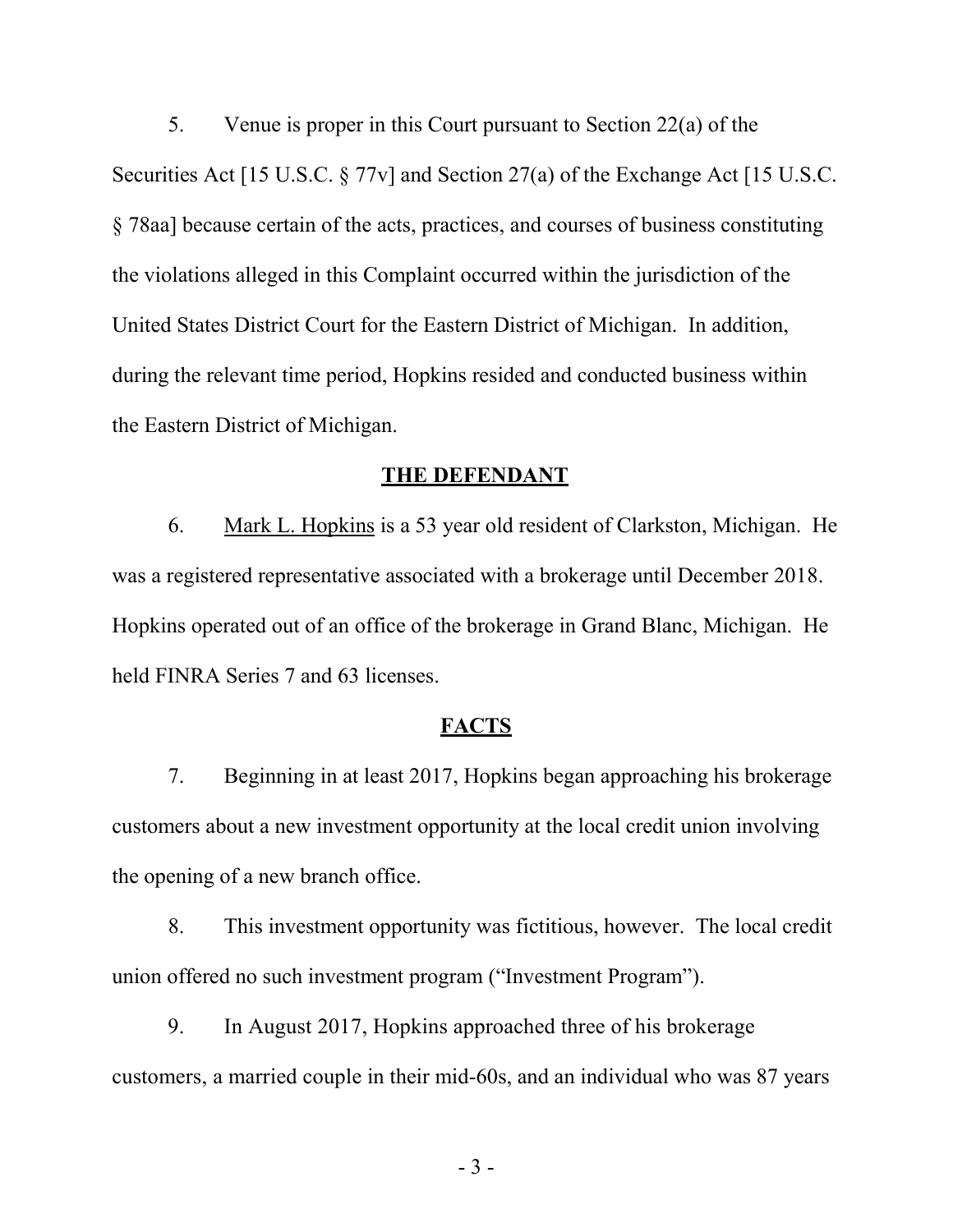old, about the alleged Investment Program. As described by Hopkins, the alleged investment would have been relatively short-term, no more than six to nine months, and would return a six to seven percent profit.

10. These customers agreed to invest \$250,000 and \$500,000, respectively, in the Investment Program. They wrote checks for these amounts made out to the local credit union and sent the checks to Hopkins.

11. Rather than investing these funds in the nonexistent Investment Program, Hopkins deposited them directly into an account that he controlled at the local credit union.

12. Hopkins later provided these customers with falsified account statements.

13. As the six-month mark approached, one of the investors began questioning Hopkins about the return of his principal.

14. Around that same time, Hopkins renewed his attempts to convince additional customers to invest in the fictitious Investment Program.

15. Accordingly, in May 2018, Hopkins approached a second set of brokerage customers, a married couple who were also in their mid-60s, to discuss withdrawing the funds in their brokerage account and using that money to invest in the Investment Program. Hopkins informed them that they would make a six to seven percent profit in approximately nine months.

 $-4-$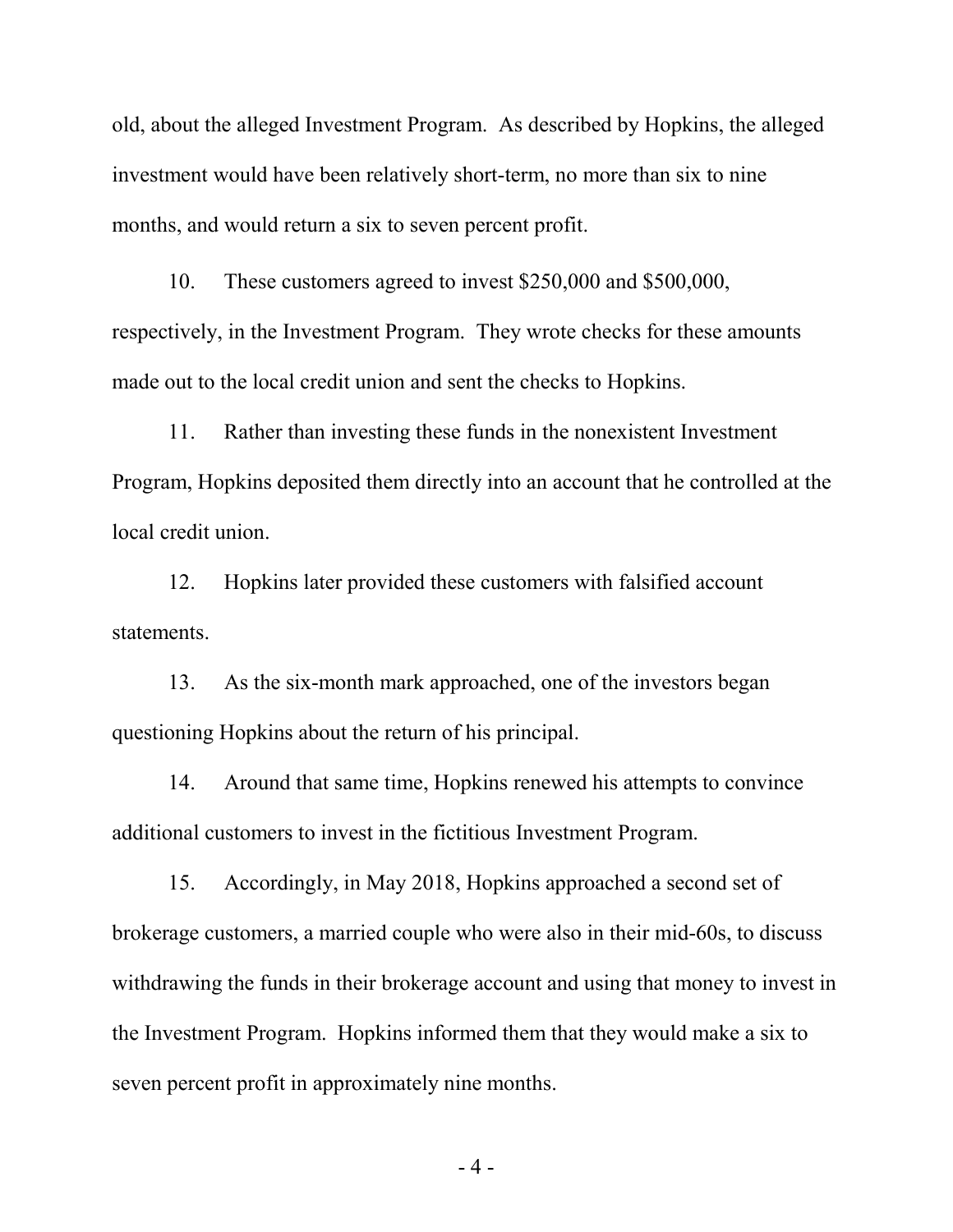16. These new investors agreed to make this purported investment, and Hopkins sold all of the securities in their brokerage account. On June 1, 2018, Hopkins facilitated the direct transfer of \$400,000 from their brokerage account to the same account he controlled at the credit union.

17. On June 12, 2019, Hopkins issued a check from that account to one of the initial investors in the amount of \$267,500, which represented the principal and interest he was promised.

18. The brokerage became aware during July 2018 that the check from the second set of investors' brokerage account was not sent directly to them, but rather was directed to the local credit union.

19. Hopkins informed the brokerage that those investors had authorized him to invest that money directly in another product unrelated to those offered by the brokerage.

20. The brokerage instructed Hopkins to return the funds directly to the second set of investors. Accordingly, on or about August 2, 2018, Hopkins presented those investors with a copy of a falsified cashier's check for \$400,000 made out to them. He told them that the brokerage wanted him to return this money to them, but that he recommended keeping it invested in the credit union. Because they trusted him, these investors agreed to keep their money in the purported Investment Program. At Hopkins' direction, these investors signed a

- 5 -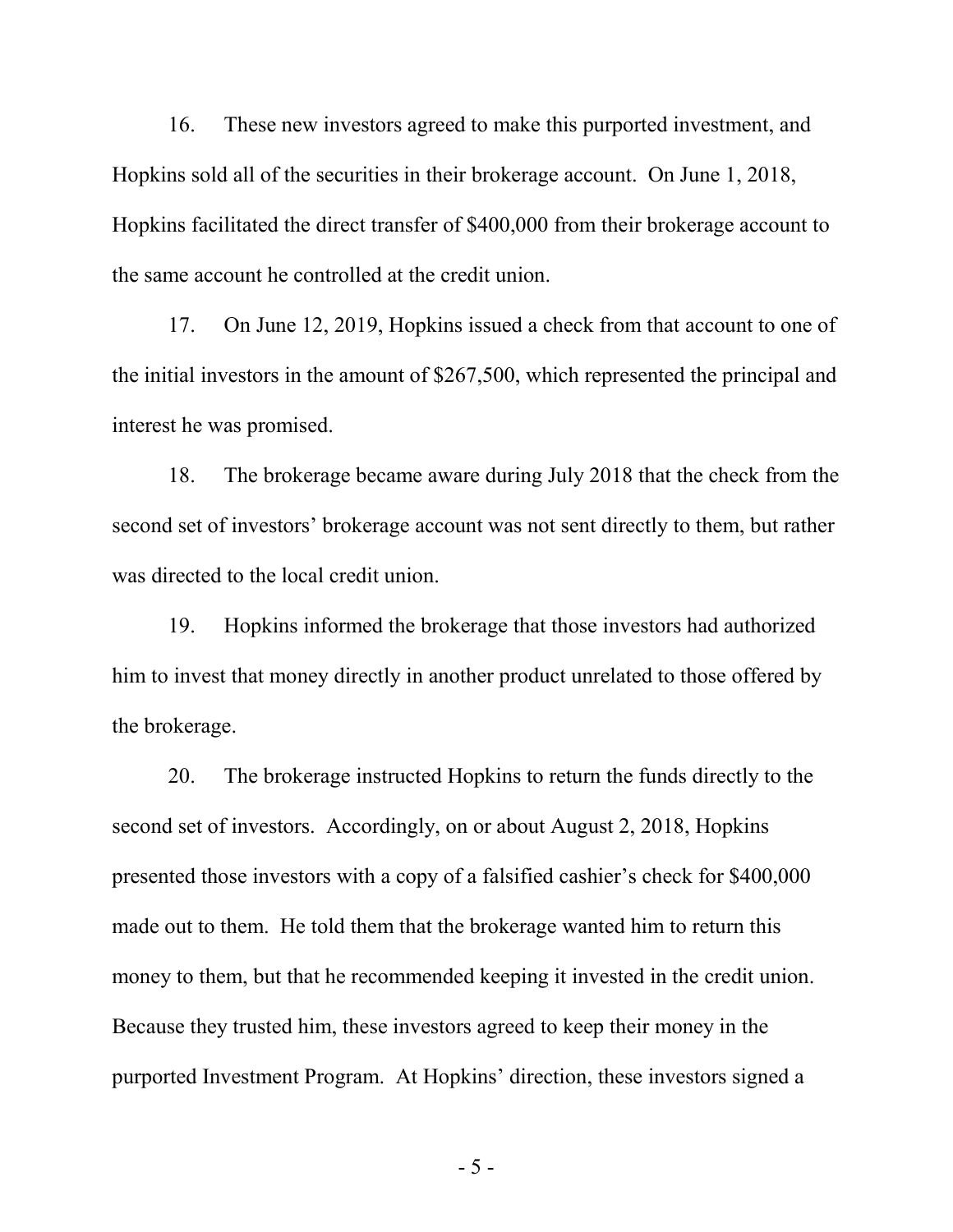document falsely stating that he had repaid them the \$400,000.

21. The second set of investors became suspicious of Hopkins sometime after this when they did not receive any account statements reflecting their purported investment with the credit union. In the fall of 2018, they repeatedly asked Hopkins for documentation of their investment.

22. On January 10, 2019, Hopkins presented the second set of investors with a falsified statement from the credit union, reflecting their \$400,000 investment.

23. When the investors expressed concern about the legitimacy of the statement, Hopkins told them his contact at the credit union was out of town, but that he would obtain additional documentation the following week. Hopkins stopped responding to their requests after this conversation and never returned their money.

24. Around this same time, an initial individual investor who had given Hopkins \$500,000 began contacting Hopkins about the return of her investment. Hopkins never returned that money or paid any interest on it.

## **COUNT I Violation of Section 17(a)(1) of the Securities Act**

25. The SEC realleges and incorporates by reference paragraphs 1 through 24 as though fully set forth herein.

26. By engaging in the conduct described above including offering his

- 6 -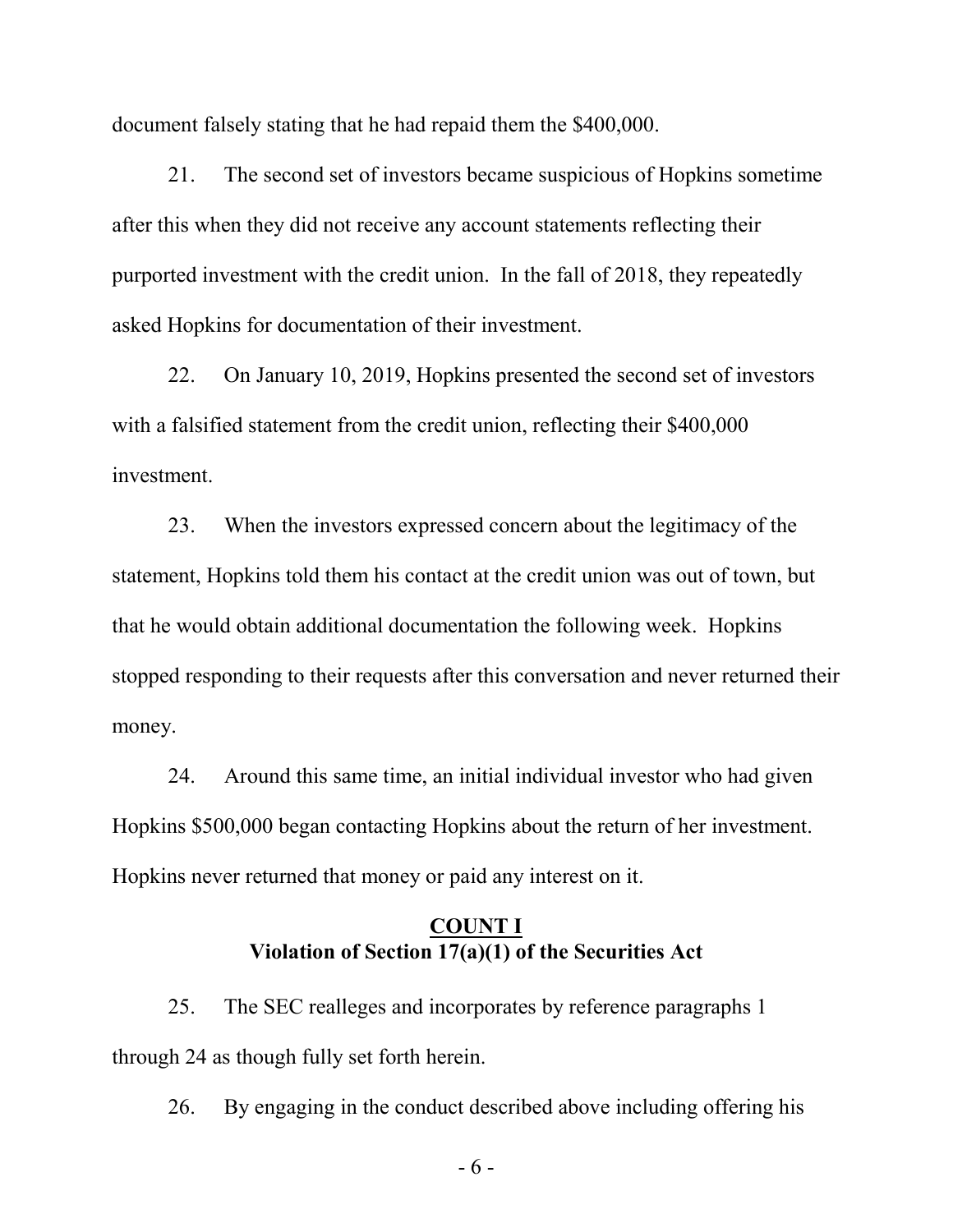brokerage customers an investment opportunity that did not exist and misappropriating the money that they gave him for the purported investment, Hopkins in the offer or sale of securities, by use of the means and instruments of transportation or communication in interstate commerce or by use of the mails, directly or indirectly, employed devices, schemes, and artifices to defraud.

27. Hopkins acted with scienter in that he knowingly engaged in the fraudulent conduct described above.

28. By reason of the foregoing, Hopkins violated and unless restrained and enjoined, will continue to violate, Section  $17(a)(1)$  of the Securities Act [15] U.S.C.  $\S 77q(a)(1)$ ].

## **COUNT II Violation of Section 17(a)(2) of the Securities Act**

29. The SEC realleges and incorporates by reference paragraphs 1 through 24 as though fully set forth herein.

30. By engaging in the conduct described above including making false and misleading verbal statements and making false and misleading statements in fabricated account statements, Hopkins in the offer or sale of securities, by use of the means and instruments of transportation or communication in interstate commerce or by use of the mails, directly or indirectly, obtained money or property by means of any untrue statement of a material fact and any omission to state a material fact necessary in order to make the statements made, in light of the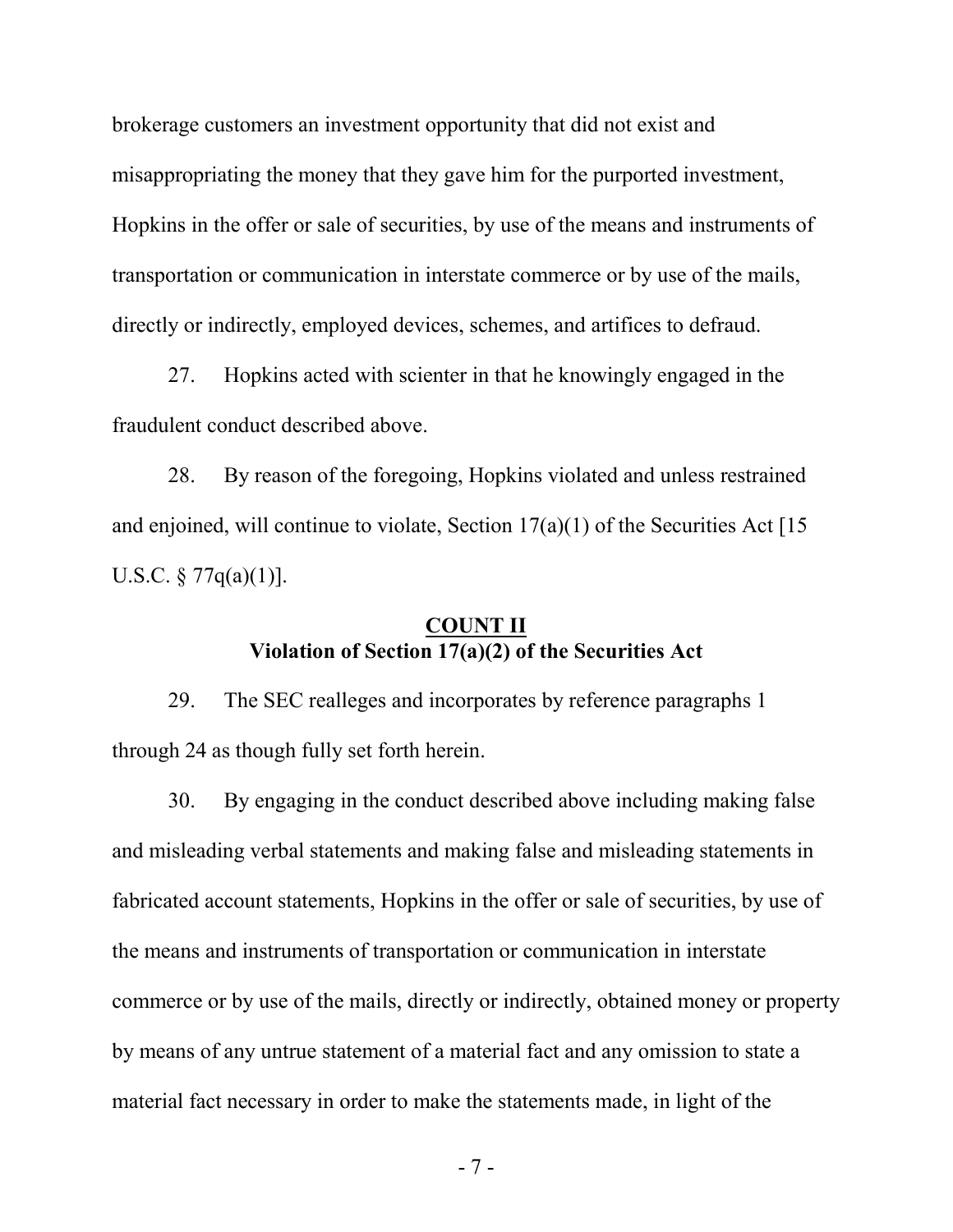circumstances under which they were made, not misleading.

31. Hopkins acted with scienter, or at least negligently, in that he knowingly engaged in the fraudulent conduct described above.

32. By reason of the foregoing, Hopkins violated and unless restrained and enjoined, will continue to violate, Sections  $17(a)(2)$  of the Securities Act [15] U.S.C.  $\S 77q(a)(2)$ ].

## **COUNT III Violation of Section 17(a)(3) of the Securities Act**

33. The SEC realleges and incorporates by reference paragraphs 1 through 24 as though fully set forth herein.

34. By engaging in the conduct described above including offering his brokerage customers an investment opportunity that did not exist and misappropriating the money that they gave him for the purported investment, Hopkins in the offer or sale of securities, by the use of the means and instruments of transportation or communication in interstate commerce or by use of the mails, directly or indirectly, engaged in transactions, practices, and courses of business which operated or would operate as a fraud or deceit upon the purchasers of such securities.

35. Hopkins acted with scienter, or at least negligently, in that he knowingly engaged in the fraudulent conduct described above.

36. By reason of the foregoing, Hopkins violated and unless restrained

- 8 -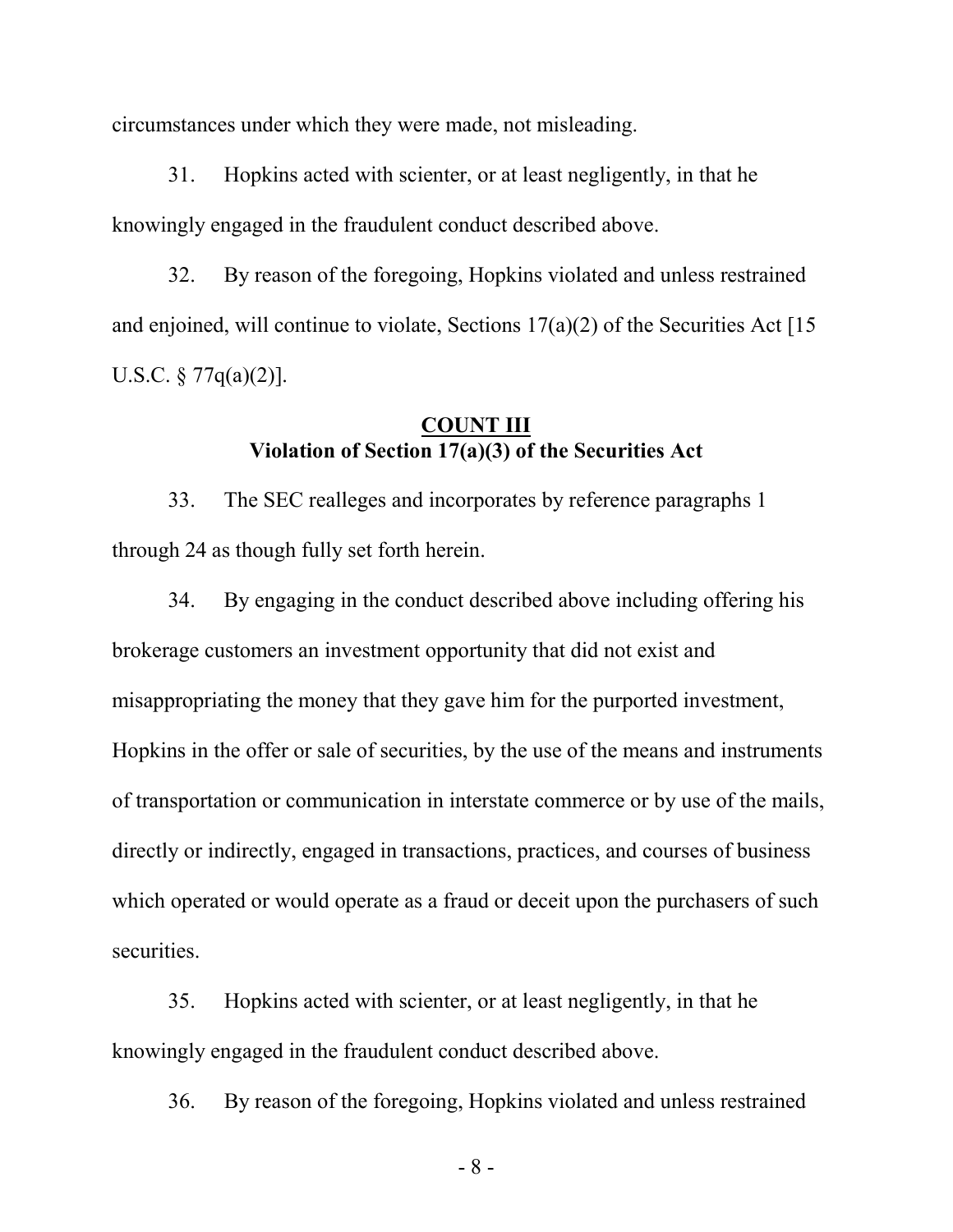and enjoined, will continue to violate, Section  $17(a)(3)$  of the Securities Act [15] U.S.C. § 77q(a)(3)].

# **COUNT IV Violation of 10(b) of the Exchange Act and Exchange Act Rule 10b-5**

37. The SEC realleges and incorporates by reference paragraphs 1 through 24 as though fully set forth herein.

38. By engaging in the conduct described above including offering his brokerage customers an investment opportunity that did not exist and misappropriating the money that they gave him for the purported investment, and making false and misleading verbal statements and making false and misleading statements in fabricated account statements, Hopkins in connection with the purchase or sale of securities, by the use of any means or instrumentalities of interstate commerce or by the use of the mails, or any national securities exchange, directly and indirectly used and employed devices, schemes, and artifices to defraud; made untrue statements of material fact and omitted to state a material fact necessary in order to make the statements made, in light of the circumstances under which they were made, not misleading; and engaged in acts, practices, and courses of business which operated or would have operated as a fraud or deceit upon his brokerage customers.

39. Hopkins acted with scienter in that he knowingly engaged in the

 $-9 -$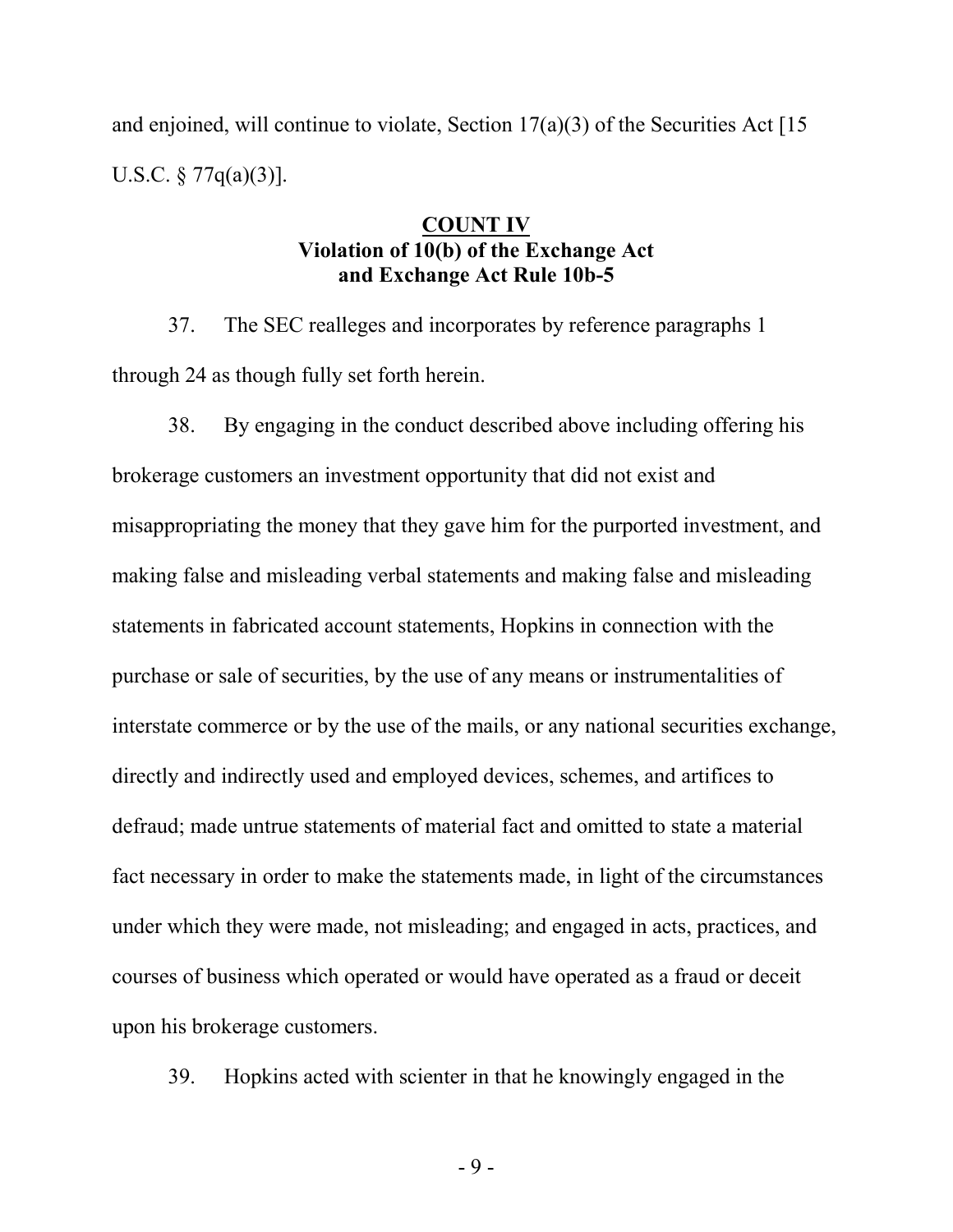fraudulent conduct described above.

40. By reason of the foregoing, Hopkins violated, and unless restrained and enjoined, will continue to violate, Section 10(b) of the Exchange Act [15 U.S.C. §78j(b)] and Rule 10b-5 thereunder [17 C.F.R. 240.10b-5].

### **RELIEF REQUESTED**

**WHEREFORE**, Plaintiff respectfully requests that this Court grant the following relief:

### **I.**

Enter an Order finding that Hopkins committed, and unless restrained, will continue to commit, the violations alleged in this Complaint;

# **II.**

Permanently restrain and enjoin Hopkins from, directly or indirectly, violating Section 10(b) of the Exchange Act [15 U.S.C. § 78j(b)] and Rule 10b-5 [17 C.F.R.  $\S$  240.10b-5] thereunder; and Section 17(a) of the Securities Act [15] U.S.C. § 77q(a)].

## **III.**

Order Hopkins to disgorge the ill-gotten gains that he received as a result of the violations alleged in this Complaint, plus prejudgment interest;

### **IV.**

Order Hopkins to pay civil penalties pursuant to Section 21(d)(3) of the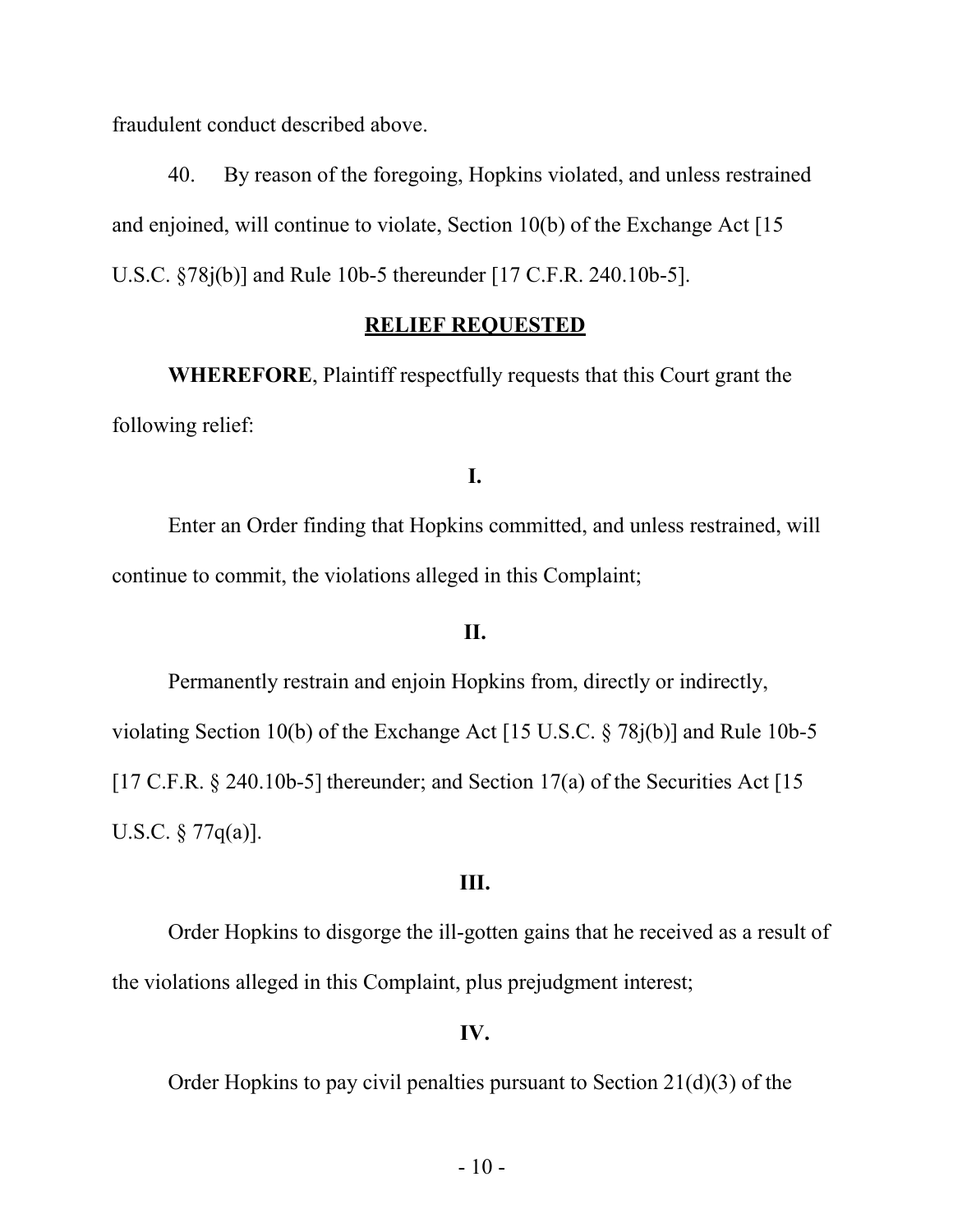Exchange Act [15 U.S.C.  $\S$  78u(d)(3)]; and Section 20(d) of the Securities Act [15 U.S.C. § 77t(d)];

#### **V.**

Retain jurisdiction of this action in accordance with the principles of equity and the Federal Rules of Civil Procedure in order to implement and carry out the terms of all orders and decrees that may be entered or to entertain any suitable applications or motions for additional relief within the Court's jurisdiction; and

#### **VI.**

Such other and further relief as the Court deems necessary and appropriate.

#### **JURY DEMAND**

Pursuant to Rule 38 of the Federal Rules of Civil Procedure, Plaintiff hereby requests a trial by jury on all issues so triable.

Dated: July 24, 2020 Respectfully Submitted,

## **UNITED STATES SECURITIES AND EXCHANGE COMMISSION**

 /s/ Sarah E. Hancur John E. Birkenheier, Illinois Bar No. 6270993 Charles J. Kerstetter, Pennsylvania Bar No. 67088 Sarah E. Hancur, D.C. Bar No. 480537

U.S. Securities and Exchange Commission Chicago Regional Office 175 West Jackson Blvd., Suite 1450